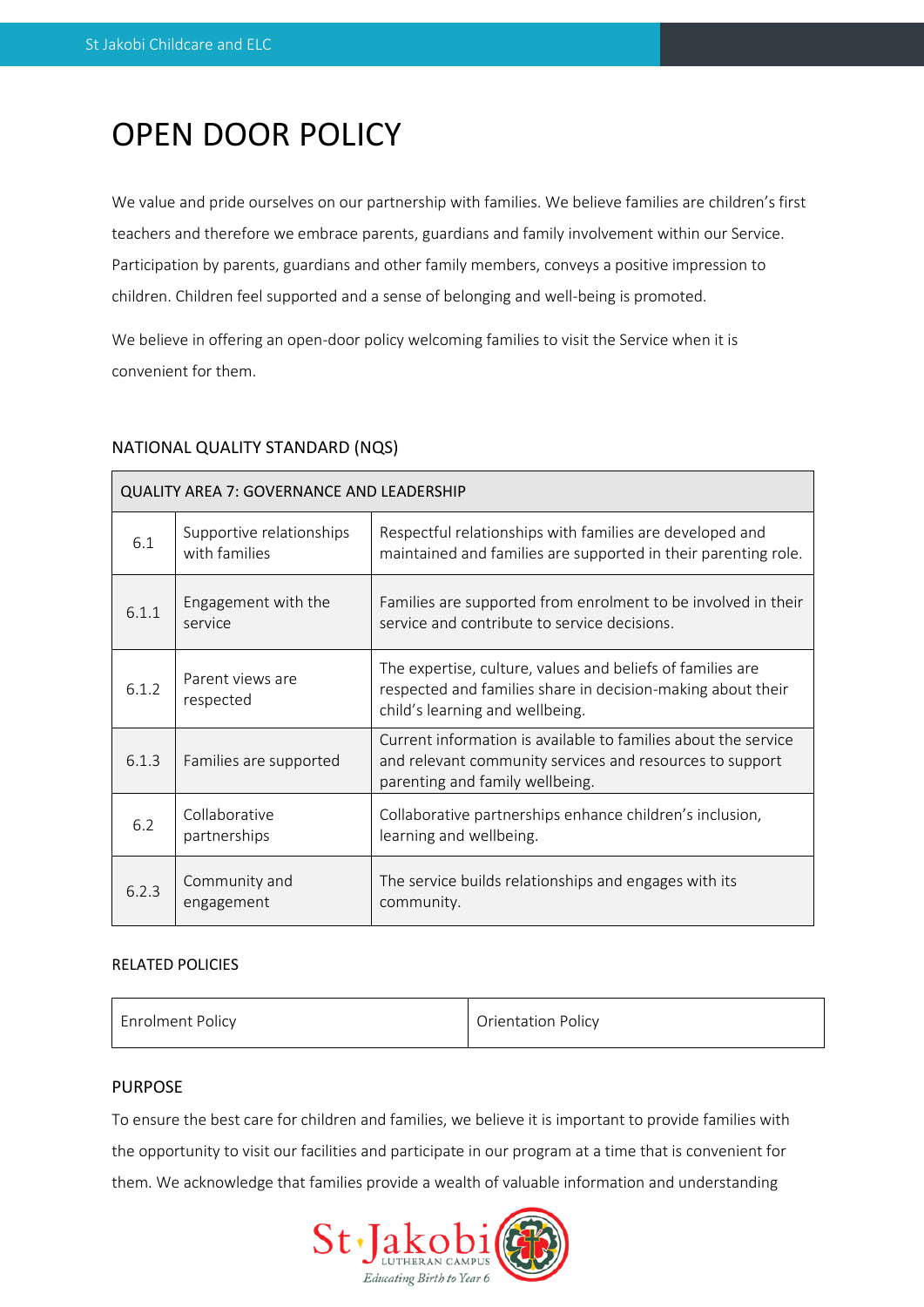about their child and we foster strong, respectful partnerships between our staff and educators and families. We encourage families to join in on our learning activities and celebrate events and special days with us.

#### SCOPE

This policy applies to children, families, staff, management and visitors of the Service.

#### IMPLEMENTATION

We operate with an open-door policy, where families are welcome to visit our Service anytime during operating hours. There are many opportunities for family involvement. We recognise that time is valuable to all families, which is why we accommodate many forms of participation and contribution.

#### MANAGEMENT AND EDUCATORS WILL ENSURE:

- Families are always welcome to spend time in the Service and share special moments with their children.
- Families are aware of our open-door policy and are welcome to join in learning activities and celebrate events and special days held at the Service.
- Families are provided with information about special days and events they may want to participate in. For example:
	- o Mother's Day
	- o Father's Day
	- o Open Day
	- o Grandfriends Day
	- o Graduation
	- o Christmas Celebrations
	- o Excursions/Incursions
	- o Cultural visits
	- o Story Time
	- o Cooking Experiences
	- o Parent-lead learning experiences
- The Service is flexible and works with the family to accommodate involvement by family members.

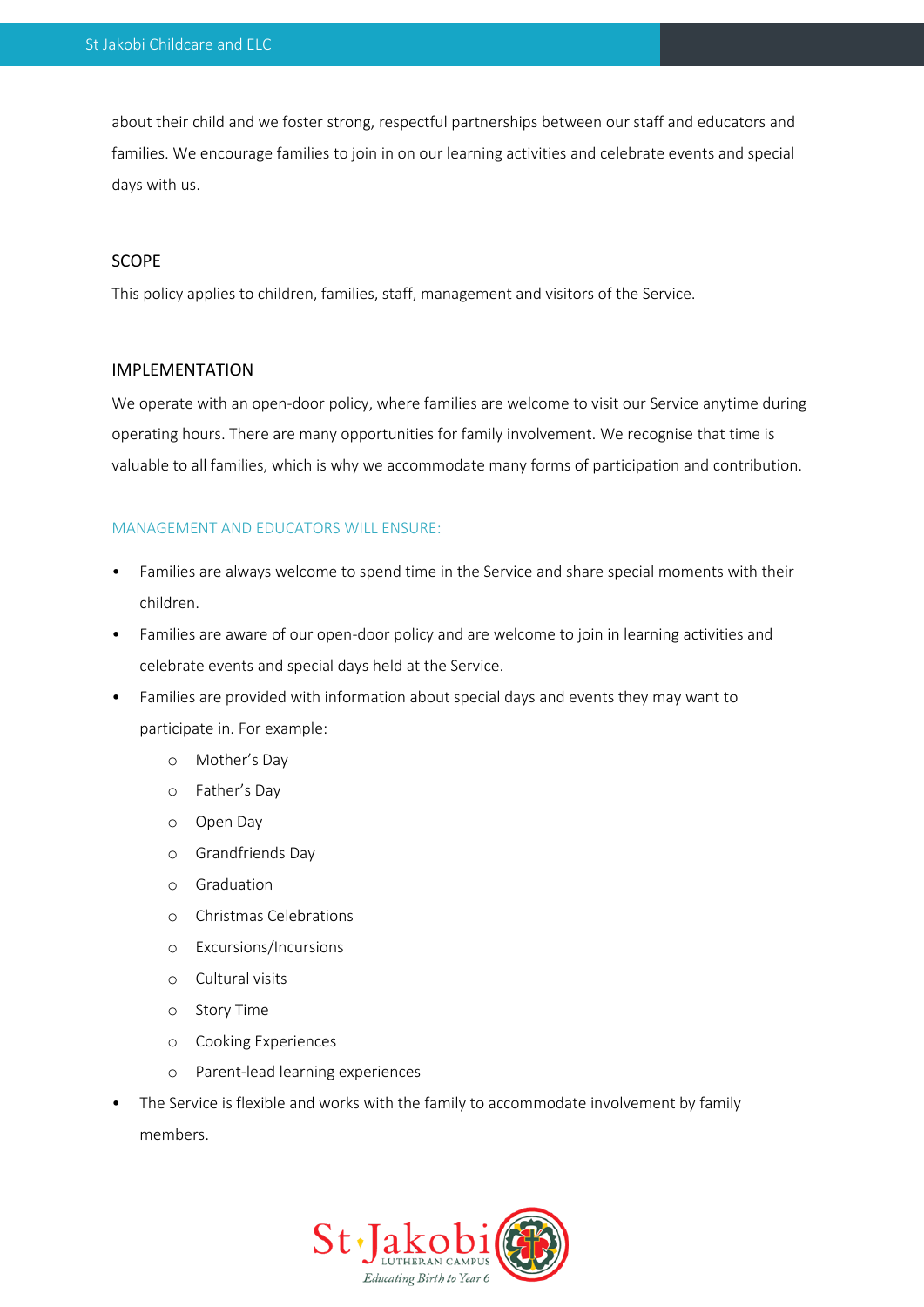• A variety of activities within the Service are organised at different times of day and week to include as many parents as possible.

### FAMILIES CAN

- Visit the Service at all times. This may include an enquiry prior to enrolment.
- Participate in our program by sharing their skills with the children. This may include playing an instrument, telling a story, sharing cultural traditions, cooking experiences, workshops etc.
- Make an appointment with management or room leaders to discuss their child. This may include providing feedback, raising concerns or setting new goals.
- Donate recyclable material that can be used within our early childhood program.
- Discuss any changes that have occurred in the child's life, for example, changes in family circumstances, moving to a new house, death of a family member or friend in order for Educators to best support all children through difficult times.
- Attend any Service events and celebrations that are organised throughout the year.
- Share feedback, ideas and thoughts about the Service.
- Remain informed about what is happening within the Service through discussions, newsletters, social media etc.

## SOURCE:

Australian Children's Education & Care Quality Authority. (2014) Early Childhood Australia Code of Ethics. (2016). Guide to the Education and Care Services National Regulations. (2017). Guide to the National Quality Framework. (2018). Revised National Quality Standards. (2018).

Continued: